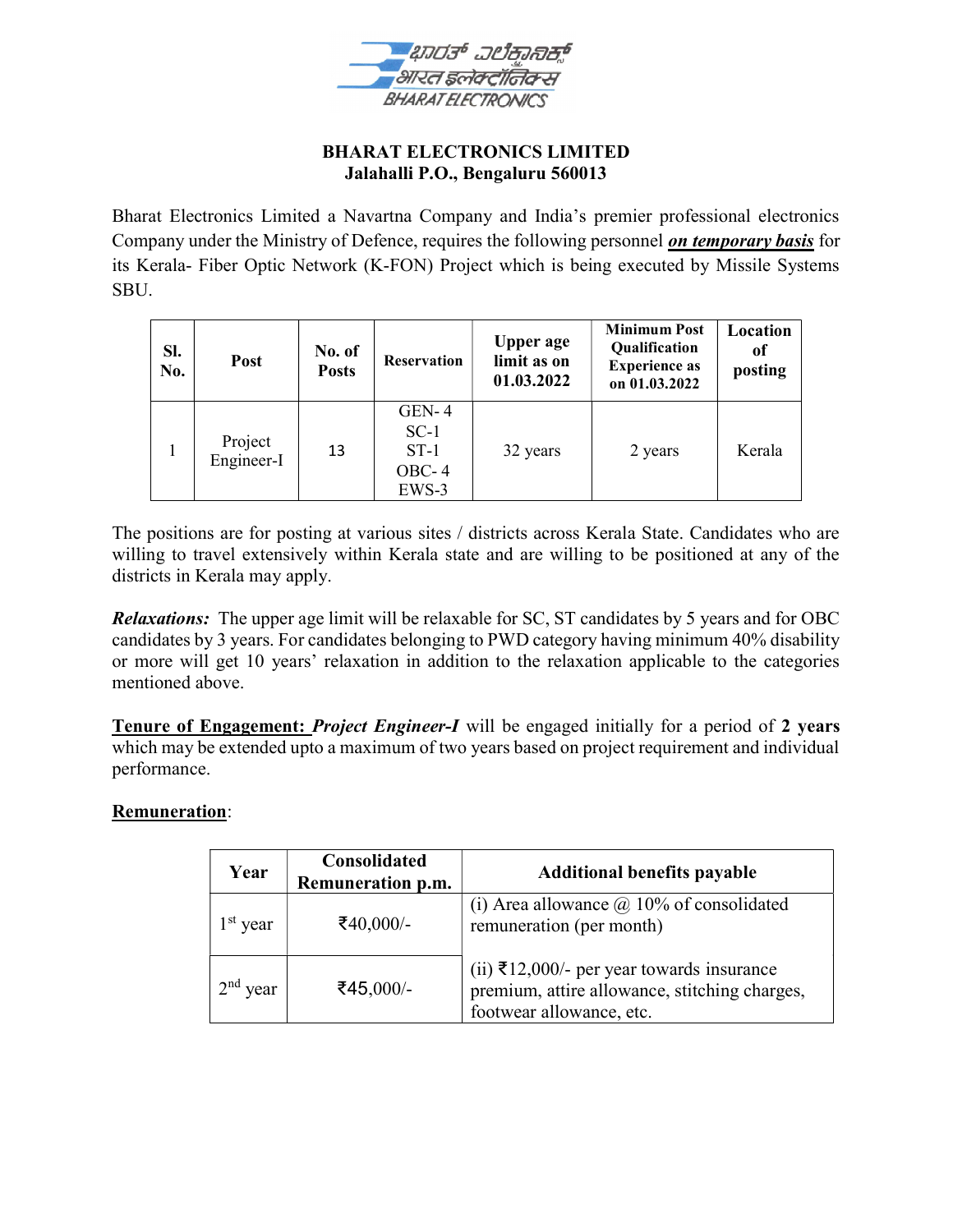

Qualification: Full time BE/B.Tech course from reputed Institute/University in the following Engineering disciplines –Electronics/ Electronics & Communication/ E&T/ Telecommunication 55% and above aggregate marks in all semesters in the indicated qualification for General, OBC and EWS candidates and Pass Class for SC, ST and PWD candidates. Method of conversion of CGPA to percentage as per University norms should be compulsorily attached.

# Post qualification Experience (as on 01.03.2022): Candidates should have minimum of 2 years of relevant post qualification industry experience to apply for the post.

Candidates should have experience in any of the following areas:

1. Experience in Fibre Optic cables, mounting accessories and their specifications, usage etc.

2. Two years post qualification work experience preferably in telecom industry in supervision of Aerial OF installation.

- 3. Experience in managing on-site projects and teams is desirable.
- 4. Should possess excellent communication and presentation skills and networking abilities.
- 5. Candidates with working knowledge of Malayalam will be preferred.

Other requirements:

1. Candidate should have flexibility and should be willing to work overtime and on various shifts as assigned.

2. Candidate should be willing to travel extensively for project supervision at various sites.

3. Candidates should be willing to relocate to any district across Kerala during their tenure of service.

Note: Teaching experience, IT experience, experience in banking and financial institutions, non-profit organizations and, internship placements which are a part of academic curriculum will not be considered as experience. Work experience prior to completion of BE/B.Tech. will also not qualify as post qualification experience.

Candidates who are already working as Project Engineers in Bharat Electronics Limited are not eligible to apply.

#### SELECTION PROCEDURE:

Candidates who meet the eligibility criteria w.r.t. qualification and experience will be allotted weightage as follows:

| Criteria                                                                                                                                                                                                                                       | Weightage |
|------------------------------------------------------------------------------------------------------------------------------------------------------------------------------------------------------------------------------------------------|-----------|
| Aggregate Marks secured in BE/B.Tech.                                                                                                                                                                                                          | 75%       |
| <b>Relevant Post Qualification experience:</b><br>2.5 marks will be allocated for minimum experience stipulated for the post.<br>1.25 marks will be allocated for every additional experience of 6 months<br>subject to a maximum of 10 marks. |           |
| Interview for shortlisted candidates                                                                                                                                                                                                           |           |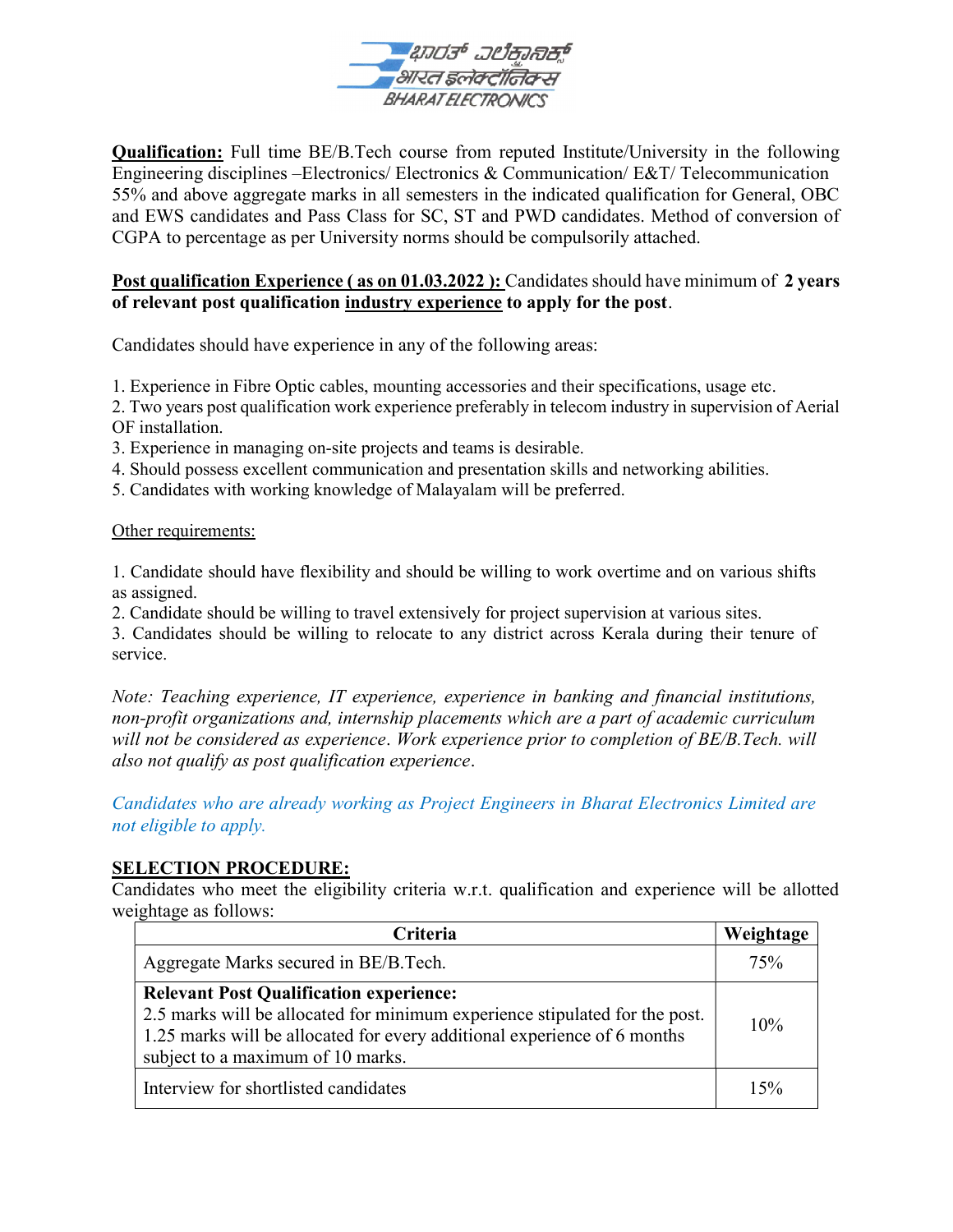

- Candidates have to compulsorily provide the CGPA conversion to percentage of marks as per the guidelines provided by their University. Applications that do not contain CGPA conversion to percentage will be disqualified.
- Candidates will be shortlisted in the order of merit based on marks obtained as indicated above in the ratio of 1:5. The ratio for shortlisting may be increased based on the number of applicants for the post. Only those candidates shortlisted will be called for the virtual interview.
- The names of candidates shortlisted for interviews will be notified on our Company's website and call letters will be sent to the e-mails.
- Candidates are requested to print the call letter and comply with the instructions indicated therein.
- The results of the final selection will be available on BEL website.

HOW TO APPLY: Candidates who are desirous of applying for the above posts and are willing to be posted at the locations indicated in the advertisement may apply by clicking downloading the application form provided in the link below the advertisement.

The dates of the selections, timings and venue will be intimated to the shortlisted candidates through e-mail only. List of candidates shortlisted for written test / interview will also be uploaded on the BEL website.

#### Documents to be submitted by candidates along with the application form:

i)  $10^{th}$  Standard marks card (as proof of date of birth)

ii) B.E/ B.Tech. Degree certificate (as applicable)

iii) All semester marks cards

iv) Formula for CGPA to percentage conversion of marks obtained in BE/B.Tech. as notified by the Institute / University.

iv) Caste /Tribe/ Community/ Disability/Economic status certificate in case of candidates belonging to SC/ST/OBC/PWD/EWS respectively. Candidates claiming reservation under any of the above categories are required to submit the certificate in the prescribed format. The formats of various certificates are provided as link to the advertisement. Candidates belonging to OBC category should produce the certificate issued on or after 01.01.2021.

v) Post qualification work experience certificate/s from previous / current employer. Where current employment certificate is not produced, the Offer of current appointment, Employee ID proof and latest pay slip should be compulsorily enclosed.

vi) Candidates working in PSUs / Govt. organizations should compulsorily submit the application through proper channel or produce 'No Objection Certificate' at the time of the interview.

vii) A brief write up on the roles and responsibilities held in previous organization/s.

viii) SBI Fee payment receipt.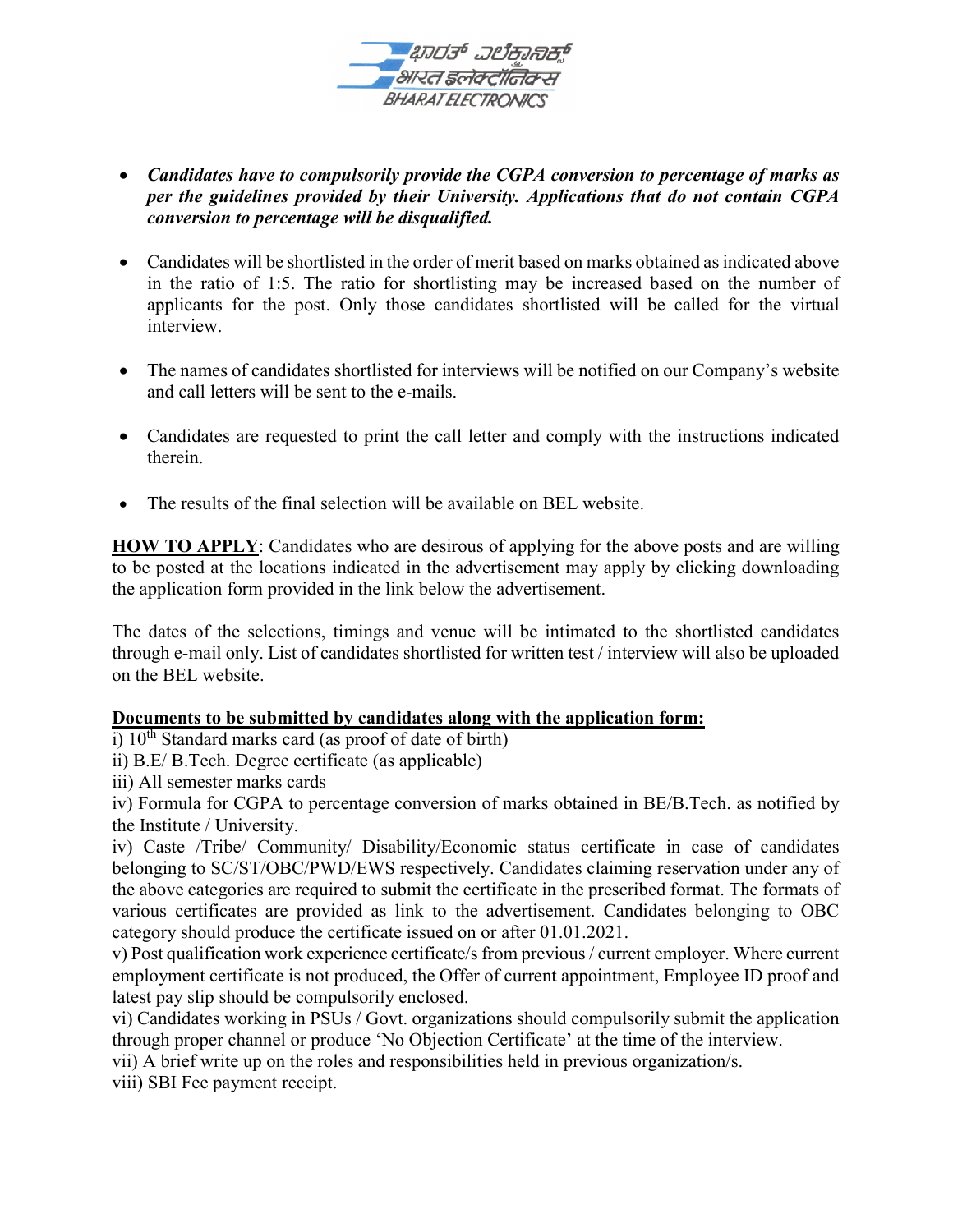

How to submit the application form: The duly filled in application form along with relevant documents mentioned above should be sent through post to –

## DGM(HR/MR,MS&ADSN) Bharat Electronics Limited Jalahalli P.O., Bengaluru 560013.

Envelope containing the application form should be superscribed with 'Application for the post of Project Engineer, K-FON(MS)'

# The last date to apply is 09<sup>th</sup> April 2022

Applications that do not contain the requisite enclosures or with illegible enclosures, incomplete application forms and candidates who do not meet the eligibility criteria mentioned in the advertisement will be summarily rejected.

## Application fee:

| <b>Post</b>           | <b>Application fee</b>      | <b>Exemption</b>                                                                                      |
|-----------------------|-----------------------------|-------------------------------------------------------------------------------------------------------|
| Project Engineer $-I$ | ₹ 472/-<br>$($ ₹400+18%GST) | Candidates belonging to PWD, SC and ST<br>categories are exempted from payment of<br>application fee. |

- The application fee should be remitted through SBI Collect (through online mode or through SBI Branch).
- Candidates are requested to read the details and screenshots for making the payment.
- Candidates can also make the payment by approaching SBI branch. You have to select SBI branch in the payment option and download pre-printed challan generated through SBI Collect and deposit the application fee (as applicable) plus applicable bank charges in any SBI Branch. The candidate should ensure to obtain the seal and signature of the bank official.
- Candidates have to enter the "SBI Collect reference No." generated after payment, in the online Application Form.
- Candidates may go through all instructions and eligibility criteria carefully before remitting Application Fee and submitting the application. Fee once paid will not be refunded.

# GENERAL:

 Selected candidates are required to be covered under a medical insurance scheme for a sum of Rs.2 lakhs per annum and Life insurance for Rs. 5 lakhs per annum and submit the same on joining. In addition to the remuneration indicated, a consolidated amount of Rs. 12,000/ per year will be paid towards expenses like medical insurance premium, attire allowance, stitching charges, footwear allowance, etc.